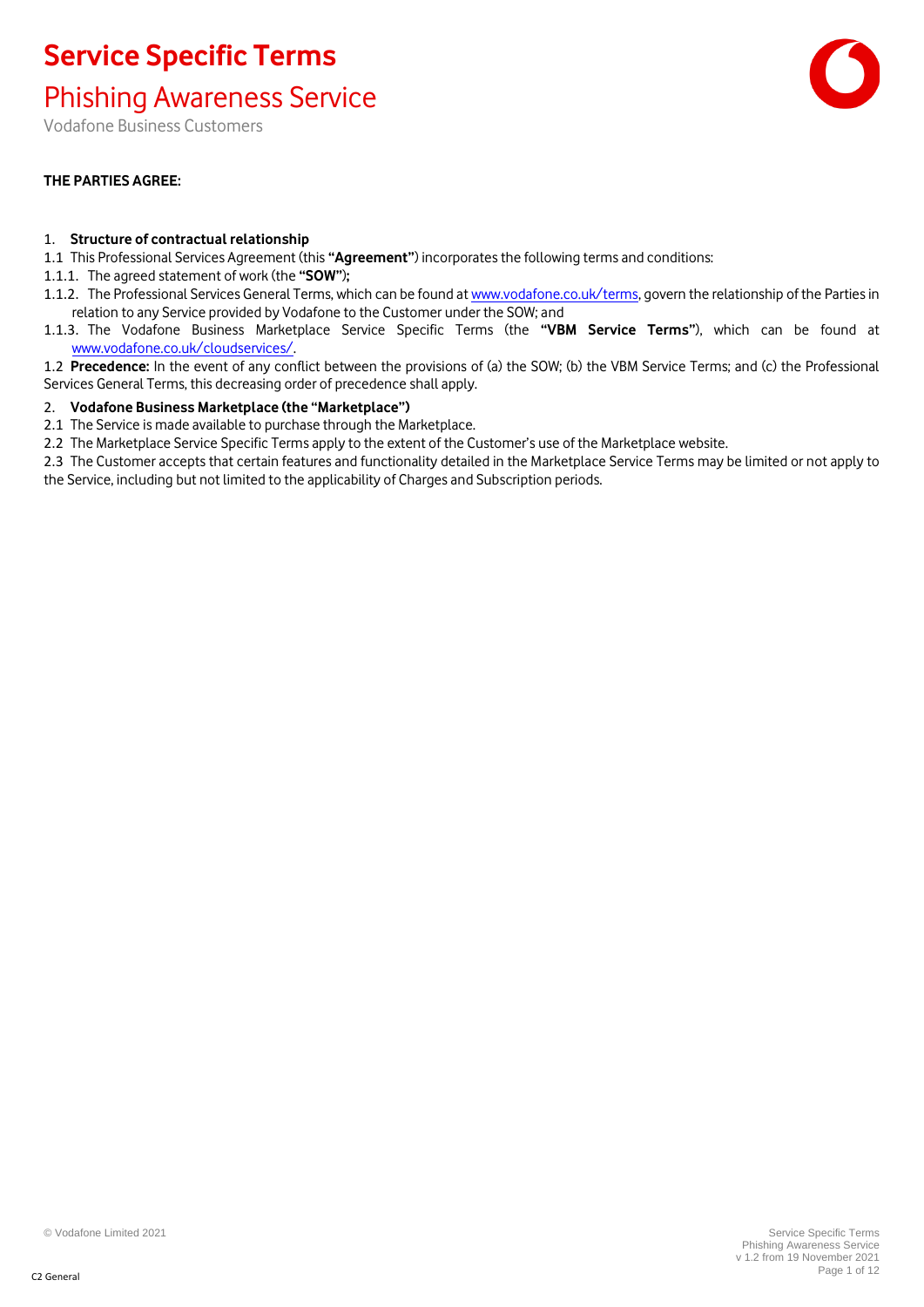### Phishing Awareness Service



Vodafone Business Customers

#### **PART ONE** -**STATEMENT OF WORK**

STATEMENT OF WORK ("**SOW**"): **Vodafone Managed Security Services: Phishing Awareness Service (the "Service")**

#### **1. Project and Services – Phishing Awareness Service (the "Service")**

| <b>Service Summary</b>                  | The aim of the Service is to execute the Phishing Attack on the Targeted Employees in order to drive<br>increased awareness of email phishing attacks to the Customer's employees and in order to help the<br>Customer understand and prepare for a possible future email phishing attack.<br>There are four editions of the Service: |                                                                                                                                                                                                       |                                                       |
|-----------------------------------------|---------------------------------------------------------------------------------------------------------------------------------------------------------------------------------------------------------------------------------------------------------------------------------------------------------------------------------------|-------------------------------------------------------------------------------------------------------------------------------------------------------------------------------------------------------|-------------------------------------------------------|
|                                         |                                                                                                                                                                                                                                                                                                                                       | <b>Editions</b>                                                                                                                                                                                       | No. of Targeted Employees /<br><b>Email Mailboxes</b> |
|                                         |                                                                                                                                                                                                                                                                                                                                       | Small                                                                                                                                                                                                 | 100-250                                               |
|                                         |                                                                                                                                                                                                                                                                                                                                       | Medium                                                                                                                                                                                                | 251-500                                               |
|                                         |                                                                                                                                                                                                                                                                                                                                       | Medium/Large                                                                                                                                                                                          | 501-1000                                              |
|                                         |                                                                                                                                                                                                                                                                                                                                       | Large                                                                                                                                                                                                 | 1001-2500                                             |
|                                         |                                                                                                                                                                                                                                                                                                                                       | The Service shall comprise of the following deliverables:                                                                                                                                             |                                                       |
|                                         | Deliverable 1:                                                                                                                                                                                                                                                                                                                        | Execution of the Phishing Attack                                                                                                                                                                      |                                                       |
|                                         | Deliverable 2:                                                                                                                                                                                                                                                                                                                        | Provision of the Phishing Awareness Report                                                                                                                                                            |                                                       |
|                                         | Deliverable 3:                                                                                                                                                                                                                                                                                                                        | Provision of the Explanatory Presentation                                                                                                                                                             |                                                       |
|                                         | Deliverable 4:                                                                                                                                                                                                                                                                                                                        | Provision of the Guidance Email                                                                                                                                                                       |                                                       |
| <b>Customer</b><br><b>Prerequisites</b> |                                                                                                                                                                                                                                                                                                                                       | Prior to the Service Commencement Date, and in order to facilitate the Service, the Customer must<br>provide Vodafone with the information requested in the Customer Phishing Awareness Request Form. |                                                       |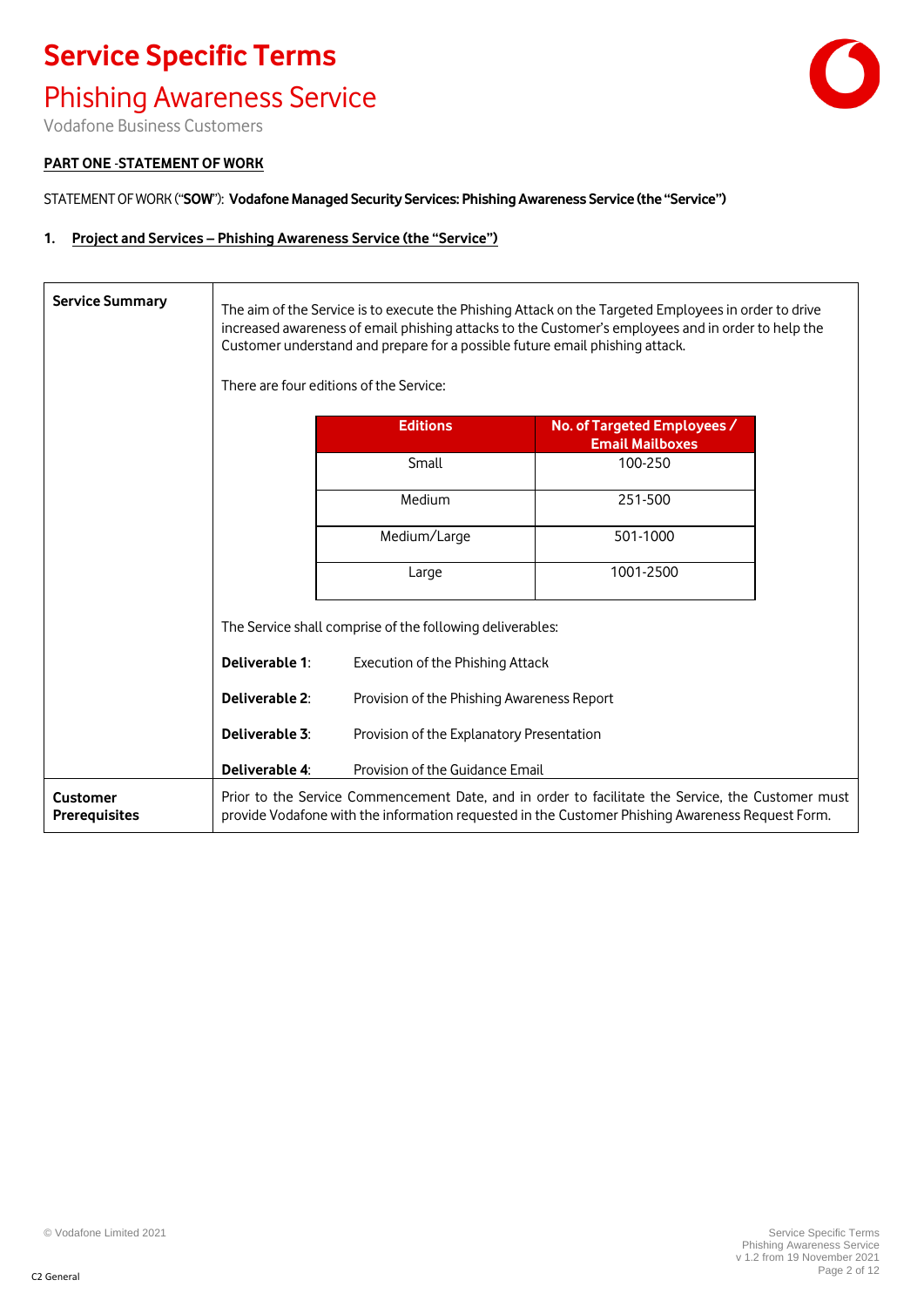# Phishing Awareness Service



| <b>Service Methodology</b> | Vodafone will run an email-based phishing campaign targeting a group of the Customer's employees (the<br>"Targeted Employees") (the "Phishing Campaign").                                                                                                                                                                                                                                                                                                                                                                                                                                                                                                                                    |  |
|----------------------------|----------------------------------------------------------------------------------------------------------------------------------------------------------------------------------------------------------------------------------------------------------------------------------------------------------------------------------------------------------------------------------------------------------------------------------------------------------------------------------------------------------------------------------------------------------------------------------------------------------------------------------------------------------------------------------------------|--|
|                            | Vodafone will perform the Service in accordance with the 4 phases detailed below:                                                                                                                                                                                                                                                                                                                                                                                                                                                                                                                                                                                                            |  |
|                            | Some key features of the Phishing Campaign, are as follows:<br>Phishing emails sent appear to have come from non-existing domains or non-current corporate<br>email addresses;<br>Customer will have the opportunity to customize campaign based on its needs and in line with<br>its security maturity level;                                                                                                                                                                                                                                                                                                                                                                               |  |
|                            | Phase 1 - Planning                                                                                                                                                                                                                                                                                                                                                                                                                                                                                                                                                                                                                                                                           |  |
|                            | During the planning phase of the Service, the required information provided by the Customer in the<br>Customer Phishing Awareness Request Form shall be reviewed by Vodafone.                                                                                                                                                                                                                                                                                                                                                                                                                                                                                                                |  |
|                            | Vodafone and Customer shall jointly create a phishing email template (the "Email Template") and a<br>malicious landing page (the "Landing Page"). A domain name shall be registered by Vodafone to align<br>with the Email Template and Landing Page. The Email Template can be written in any one of the following<br>languages: English, Italian, Spanish, French, Portuguese, Greek or German. In order to guarantee an<br>adequate level of security, valid TLS certificates installed on the Landing Page will be used to quarantee<br>the total confidentiality of the data transmitted.                                                                                               |  |
|                            | Vodafone and the Customer shall agree a timing schedule for the Email Templates to be sent by Vodafone<br>(the "Schedule").                                                                                                                                                                                                                                                                                                                                                                                                                                                                                                                                                                  |  |
|                            | <b>Phase 2 - Testing</b>                                                                                                                                                                                                                                                                                                                                                                                                                                                                                                                                                                                                                                                                     |  |
|                            | The testing phase is aimed to verify the configurations of the Customer's e-mail system. The purpose of<br>this activity is for Vodafone to validate the configurations implemented on the Phishing Platform and send<br>a test email, based on the Email Template, to one of the Targeted Employees, to ensure it is received prior<br>to continuing to Phase 3.                                                                                                                                                                                                                                                                                                                            |  |
|                            | Phase 3 - Execution                                                                                                                                                                                                                                                                                                                                                                                                                                                                                                                                                                                                                                                                          |  |
|                            | After Vodafone has configured the Phishing Attack on the Phishing Platform, the Template Emails are sent<br>by Vodafone in accordance with the Schedule. During the execution phase, the activity is monitored in<br>order to verify the progress of the Service.                                                                                                                                                                                                                                                                                                                                                                                                                            |  |
|                            | Personal Data accidentally entered by the Targeted Employees will not be stored past the engagement<br>or processed by Vodafone.                                                                                                                                                                                                                                                                                                                                                                                                                                                                                                                                                             |  |
|                            | Depending on the type of Edition selected by Customer, Vodafone shall send the Template Emails to a<br>maximum of 1000 Targeted Employees at a time, provided that all required Template Emails are sent<br>within a period of 10 Business Days.                                                                                                                                                                                                                                                                                                                                                                                                                                             |  |
|                            | Where Customer has selected the Large Edition, the Targeted Employees shall be split into smaller<br>groups.                                                                                                                                                                                                                                                                                                                                                                                                                                                                                                                                                                                 |  |
|                            | Phase 3 must be completed within 10 Business Days.                                                                                                                                                                                                                                                                                                                                                                                                                                                                                                                                                                                                                                           |  |
|                            | <b>Phase 4 - Reporting</b>                                                                                                                                                                                                                                                                                                                                                                                                                                                                                                                                                                                                                                                                   |  |
|                            | Once the Template Emails have been sent to the Targeted Employees, Vodafone shall collect and analyse<br>statistics and activity data and shall produce the Phishing Awareness Report. The analysis of the results<br>within the Phishing Awareness Report shall highlight the level of awareness of the Targeted Employees,<br>offering useful information for evaluation of security maturity level and further analysis to undertake<br>improvement actions in order to protect the Customer against a possible future email phishing attack.<br>The Phishing Awareness Report shall be aggregated and will not contain any personal information or<br>details of the Targeted Employees. |  |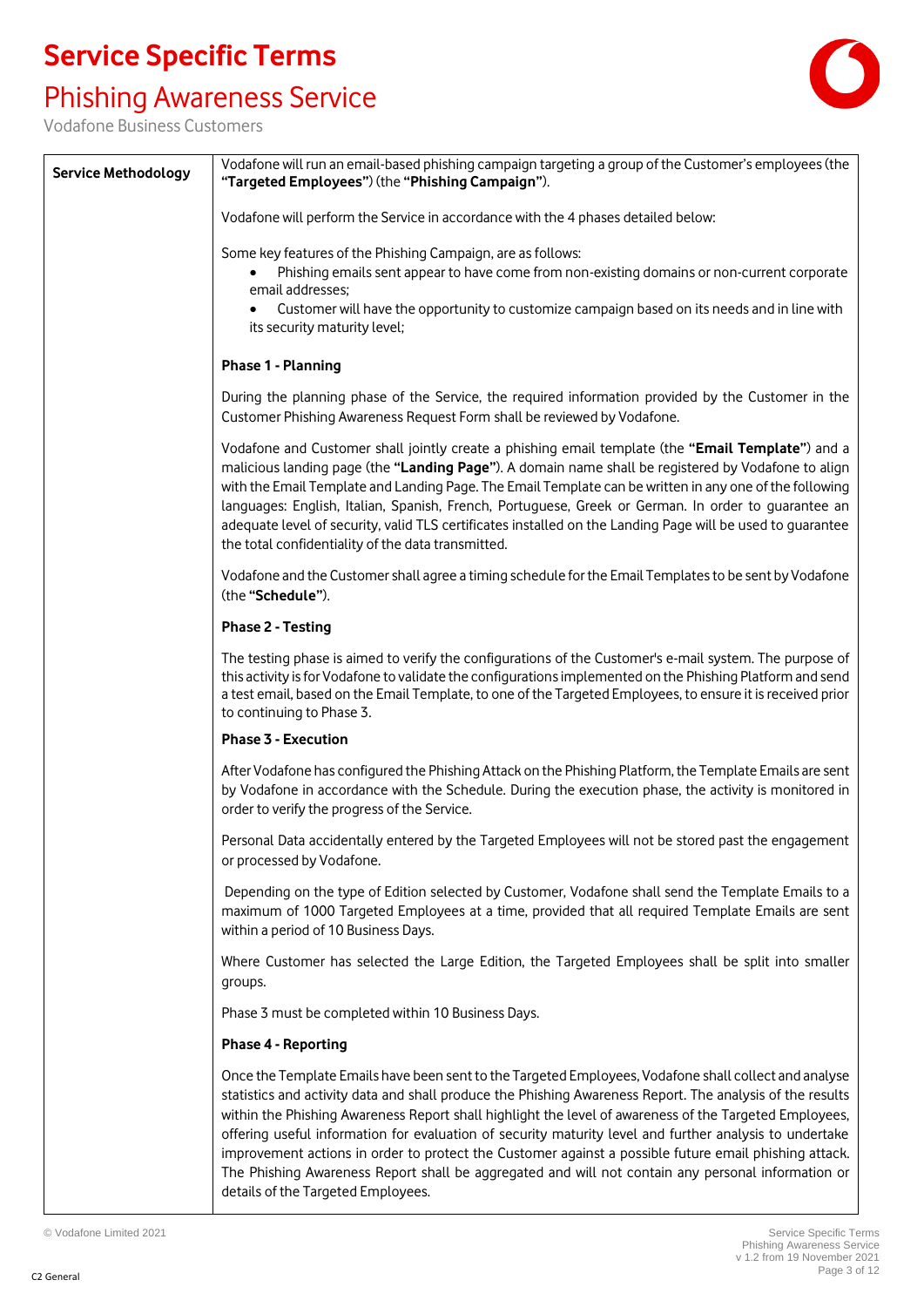## Phishing Awareness Service



|                              |                                                                                | All data during the provision of the Service shall be stored on the Phishing Platform for six months.<br>Vodafone shall not access or use this data unless requested to do so by the Customer. Following the six<br>month period, the testing data shall be securely removed from the Phishing Platform.                                                                                                                                                                                                                                                                                                                                                                                                                                                                                                                                                                                                                                                                        |                                                                                                                                                                |
|------------------------------|--------------------------------------------------------------------------------|---------------------------------------------------------------------------------------------------------------------------------------------------------------------------------------------------------------------------------------------------------------------------------------------------------------------------------------------------------------------------------------------------------------------------------------------------------------------------------------------------------------------------------------------------------------------------------------------------------------------------------------------------------------------------------------------------------------------------------------------------------------------------------------------------------------------------------------------------------------------------------------------------------------------------------------------------------------------------------|----------------------------------------------------------------------------------------------------------------------------------------------------------------|
| <b>Customer Deliverables</b> | Vodafone will provide the following Deliverables for the Service:              |                                                                                                                                                                                                                                                                                                                                                                                                                                                                                                                                                                                                                                                                                                                                                                                                                                                                                                                                                                                 |                                                                                                                                                                |
|                              | <b>Deliverable</b>                                                             | <b>Description</b>                                                                                                                                                                                                                                                                                                                                                                                                                                                                                                                                                                                                                                                                                                                                                                                                                                                                                                                                                              | <b>Timeframe</b>                                                                                                                                               |
|                              | Execution of<br>the Phishing<br>Attack                                         | Vodafone shall send the Template Emails to the<br>Targeted Emails, in accordance with the Service<br>Methodology detailed above.                                                                                                                                                                                                                                                                                                                                                                                                                                                                                                                                                                                                                                                                                                                                                                                                                                                | Within 10 Business Days from<br>the Service Commencement<br>Date.                                                                                              |
|                              | Provide the<br>Phishing<br>Awareness<br>Report                                 | The Phishing Awareness Report shall contain an<br>executive summary detailing: (i) observed issues<br>and risks of the Phishing Attack; (ii) a range of<br>statistics detailed below and success rates for<br>each of the activities performed; and (iii)<br>detailed timelines of the activities performed.<br>The following statistics shall be provided to                                                                                                                                                                                                                                                                                                                                                                                                                                                                                                                                                                                                                   | Within 3 Business Days from<br>completion of the Phishing<br>Attack.                                                                                           |
|                              |                                                                                | Customer:<br>The number of Template Emails sent;<br>٠<br>The number of Targeted Employees that<br>٠<br>opened the Template Email;<br>The number of Targeted Employees that (a)<br>clicked the link within the Template Email<br>and; (b) at what point they clicked the link<br>(i.e. within 1 hour from the Template Email<br>being received); and<br>the number of Targeted Employees that<br>٠<br>submitted data on the Landing Page and at<br>what point (i.e. within 1 hour from the<br>Template Email being received).                                                                                                                                                                                                                                                                                                                                                                                                                                                    |                                                                                                                                                                |
|                              | Provide the<br>Explanatory<br>Presentation<br>Provide the<br>Guidance<br>Email | Vodafone shall deliver the Explanatory<br>Presentation remotely to Customer.<br>Vodafone may send a guidance email to each of<br>the Targeted Employees that followed the link<br>within the Template Email and submitted                                                                                                                                                                                                                                                                                                                                                                                                                                                                                                                                                                                                                                                                                                                                                       | Within 3 Business Days from<br>provision to the Customer of<br>the Phishing Awareness Report.<br>On the Targeted Employee's<br>failure of the Phishing Attack. |
|                              |                                                                                | information on the Landing Page.<br>Vodafone shall use secure methods of transmission when providing Deliverables to the Customer. If the<br>Customer requires a specific method of transmission to be used, the Customer is responsible for providing<br>Vodafone with access to such method of transmission.<br>The Deliverables are intended for Customer's own internal use only and shall not be used by any third-<br>parties nor shall the Deliverables be used in any legal proceedings. Vodafone disclaims any liability that<br>may arise out of any third-party's review and/or use of such Deliverables, or arising out of, or in connection<br>with, such Deliverables being used in legal proceedings. In no circumstances will Vodafone be required to<br>provide expert testimony in connection with the provision of the Service or any Deliverables.<br>The Deliverables shall be prepared in the language specified by the Customer in the Customer Phishing |                                                                                                                                                                |
|                              |                                                                                | Awareness Request Form, and shall be in either MS Excel, PowerPoint or PDF format.                                                                                                                                                                                                                                                                                                                                                                                                                                                                                                                                                                                                                                                                                                                                                                                                                                                                                              |                                                                                                                                                                |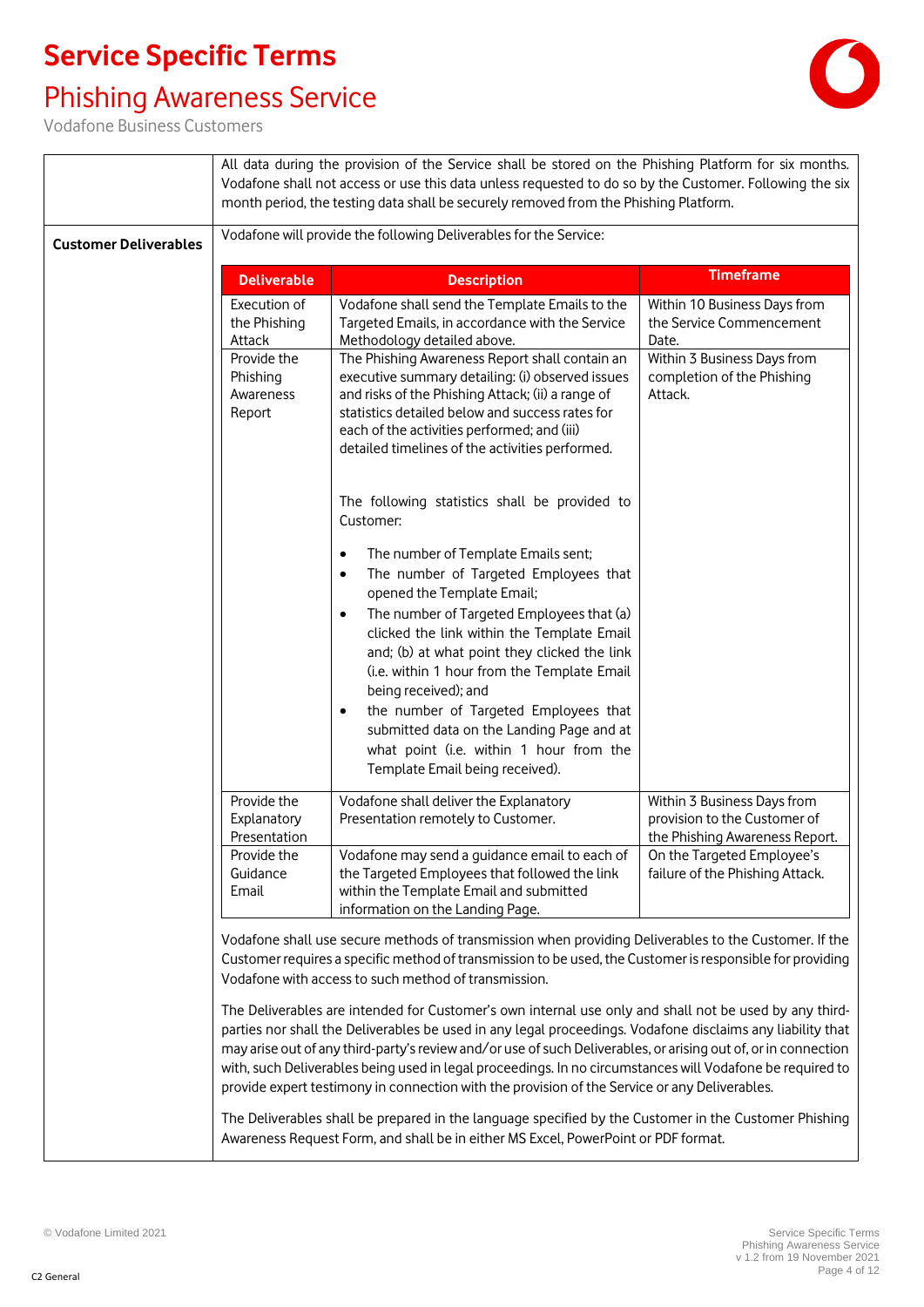Phishing Awareness Service

Vodafone Business Customers

### **2. Project Terms**

| <b>Service</b><br>Assumptions &<br><b>Customer</b><br><b>Dependencies</b> | In addition to any other responsibilities or assumptions described in this Agreement, the Customer<br>Dependencies are as follows and the Customer recognises that if it fails to comply with the following<br>dependencies, Vodafone is relieved from performing or delivering the Service and may choose to suspend<br>or terminate this Agreement:                                                                                                                                                                                                                                |  |  |
|---------------------------------------------------------------------------|--------------------------------------------------------------------------------------------------------------------------------------------------------------------------------------------------------------------------------------------------------------------------------------------------------------------------------------------------------------------------------------------------------------------------------------------------------------------------------------------------------------------------------------------------------------------------------------|--|--|
|                                                                           | 1. Customer shall perform and complete the responsibilities and assumptions set out in the<br>Customer Prerequisites section prior to the Service Commencement Date.                                                                                                                                                                                                                                                                                                                                                                                                                 |  |  |
|                                                                           | 2.<br>Customer is solely responsible for implementing a process to ensure that if Customer's IT Team<br>detects Vodafone's activities under the Service, such detection will be escalated to Customer's<br>senior management, or such other knowledgeable Customer personnel, who can intervene prior to<br>such activity being reported outside of Customer's organisation (e.g. to law enforcement) or, if such<br>activity is reported outside of Customer's organisation, Customer will promptly clarify that<br>Vodafone was acting with Customer's full knowledge and consent. |  |  |
|                                                                           | 3.<br>Decisions to be made by the Customer must be made promptly and without delay.                                                                                                                                                                                                                                                                                                                                                                                                                                                                                                  |  |  |
|                                                                           | 4. Customer shall be responsible for delivering all communications internal to Customer regarding<br>the Service, including communications intended to inform Customer employees and personnel<br>about the Service, any impact it may have on Customer employees and personnel, and any training<br>necessary to impacted Customer employees and personnel.                                                                                                                                                                                                                         |  |  |
|                                                                           | 5.<br>Customer must be aware of and acknowledge the risks associated with the Service and must have<br>taken the necessary pre-testing steps (e.g. data backup, internal communications etc.) to help<br>minimize these risks.                                                                                                                                                                                                                                                                                                                                                       |  |  |
|                                                                           | Customer shall provide an accurate and complete list of email addresses together with names and<br>6.<br>department/roles of the Targeted Employees in a timely manner, and such other information as<br>may be reasonably required and notified by Vodafone, and shall immediately notify Vodafone if it<br>learns that any information previously provided to Vodafone is materially inaccurate or incomplete.                                                                                                                                                                     |  |  |
|                                                                           | Customer will consent to and authorize Vodafone to access the Customer Property and perform the<br>7.<br>Service as described in this Agreement.                                                                                                                                                                                                                                                                                                                                                                                                                                     |  |  |
|                                                                           | Customer is solely responsible for obtaining any such consents (including copyright for websites to<br>8.<br>be cloned as part of the Service), permissions or licenses or providing such notices (including from<br>third-parties and Customer employees) necessary for Vodafone to perform its obligations under this<br>Agreement.                                                                                                                                                                                                                                                |  |  |
|                                                                           | 9. Any other Customer responsibility that the parties mutually agree upon in writing in the Customer<br>Phishing Awareness Request Form.                                                                                                                                                                                                                                                                                                                                                                                                                                             |  |  |
|                                                                           | 10. Customer will provide to Vodafone a sample structure of its typical company email<br>communications and network access to Customer's company portal (such that Vodafone can<br>obtain a screenshot to replicate the company portal) or any other landing page suitable for phishing<br>email attacks.                                                                                                                                                                                                                                                                            |  |  |
| General<br>Assumptions &<br><b>Dependencies</b>                           | The general assumptions & dependencies applicable for this Service are:<br>All work is carried out on a fixed fee basis.<br>There will be no changes to the scope of the Service, as set out in this Agreement.<br>٠<br>The Service is not warranted to:<br>$\bullet$<br>detect or identify all security or network threats to, or vulnerabilities of Customer's<br>networks or other facilities, assets, or operations;<br>prevent intrusions into or any damage to Customer's networks or other facilities,<br>٠<br>assets, or operations;                                         |  |  |

© Vodafone Limited 2021 Service Specific Terms

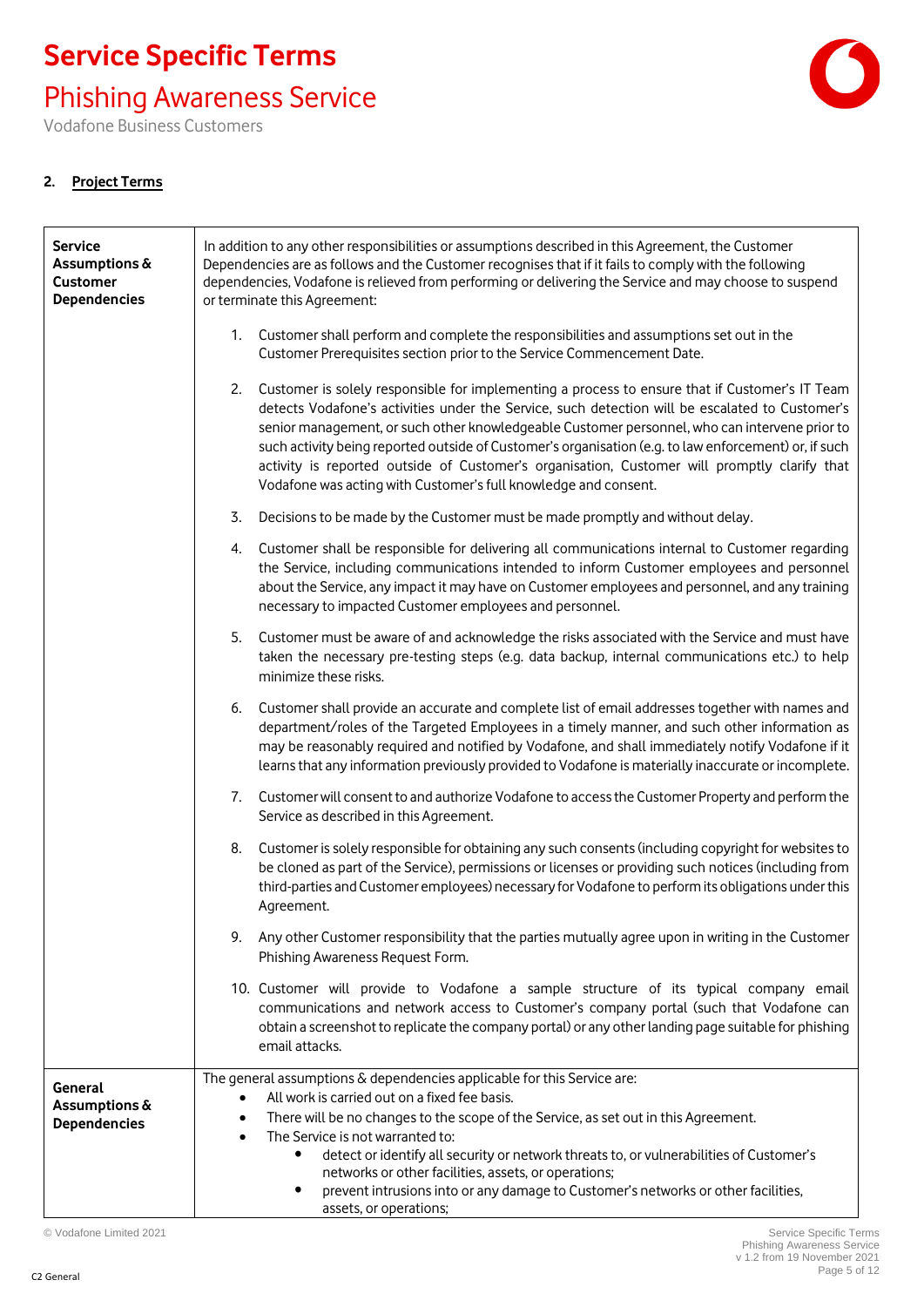# Phishing Awareness Service

| return control of a Customer or third party system where unauthorized access or<br>$\bullet$<br>control has occurred; or<br>meet or help Customer meet any Applicable Law, industry standard or any other<br>$\bullet$<br>requirements including the Payment Card Industry Data Security Standard. It is<br>Customer's sole responsibility to provide appropriate and adequate security for its<br>company, its assets, systems and employees.<br>Customer must promptly notify Vodafone of any changes to the information provided by<br>Customer in the Customer Phishing Awareness Request Form.<br>Vodafone may provide reasonable recommendations, advice or instructions on a particular<br>$\bullet$<br>course of action in the course of performing or as a result of the Service or in the<br>Deliverables to be provided to Customer and if Customer chooses not to follow such<br>reasonable recommendations, advice or instructions, Customer acknowledges that<br>Vodafone shall not be responsible for any losses or claims made by the Customer that arise<br>from Customer's failure to follow such recommendations, advice or instructions.<br>While Vodafone will use reasonable care to carry out the Service in line with Good Industry<br>$\bullet$<br>Practice and in a manner designed to mitigate and reduce the risk of damage to Customer<br>Property, Customer acknowledges that there is inherent risk in the provision of the security<br>Service in accordance with this Agreement which may lead to operational degradation,<br>performance impact, breach of Customer policies or industry standards, or otherwise impair<br>Customer Property (each a "Customer Damage" and together the "Customer Damages")<br>and, Vodafone will not be liable to the Customer or its respective employees or any third<br>parties of the Customer for Customer Damages arising from the foregoing. To the extent<br>possible, prior to commencing any provisioning of the Service, Vodafone shall identify and<br>inform the Customer of any Customer Damage associated with the Service.<br>Customer agrees that Vodafone has the right to anonymise and aggregate Customer Data that<br>will not in any way reveal the Customer Data as being attributable to the Customer with other<br>data and leverage anonymous learnings and insights regarding use of the Service (the<br>anonymised data, "Vodafone Insights Data"), and that Vodafone owns Vodafone Insights Data<br>and may use Vodafone Insights Data during and after the term of this Agreement solely to<br>develop, provide, and improve Vodafone products and services.<br>Customer agrees that Vodafone is not liable to Customer for Customer Damages provided<br>$\bullet$<br>that Vodafone will use reasonable care to carry out the Service in line with Good Industry<br>Practice and in accordance with the terms of this Agreement.<br>The Customer agrees that, to the extent permitted by Applicable Law, it shall not bring any<br>$\bullet$<br>claim against Vodafone or any Group Company, whether in tort or otherwise, in connection<br>with the Service or otherwise in relation to the subject matter of this Agreement.<br>Customer acknowledges that, in providing the Service, Vodafone will access Customer<br>Systems and data. Customer agrees that, in advance of the Agreement Start Date, it shall |
|--------------------------------------------------------------------------------------------------------------------------------------------------------------------------------------------------------------------------------------------------------------------------------------------------------------------------------------------------------------------------------------------------------------------------------------------------------------------------------------------------------------------------------------------------------------------------------------------------------------------------------------------------------------------------------------------------------------------------------------------------------------------------------------------------------------------------------------------------------------------------------------------------------------------------------------------------------------------------------------------------------------------------------------------------------------------------------------------------------------------------------------------------------------------------------------------------------------------------------------------------------------------------------------------------------------------------------------------------------------------------------------------------------------------------------------------------------------------------------------------------------------------------------------------------------------------------------------------------------------------------------------------------------------------------------------------------------------------------------------------------------------------------------------------------------------------------------------------------------------------------------------------------------------------------------------------------------------------------------------------------------------------------------------------------------------------------------------------------------------------------------------------------------------------------------------------------------------------------------------------------------------------------------------------------------------------------------------------------------------------------------------------------------------------------------------------------------------------------------------------------------------------------------------------------------------------------------------------------------------------------------------------------------------------------------------------------------------------------------------------------------------------------------------------------------------------------------------------------------------------------------------------------------------------------------------------------------------------------------------------------------------------------------------------------------------------------------------------------------------------------------------------------------------------------------------------------------------------------------------------------------------------------------------------------------------------------------------------------------------------------------------------------------------------|
|                                                                                                                                                                                                                                                                                                                                                                                                                                                                                                                                                                                                                                                                                                                                                                                                                                                                                                                                                                                                                                                                                                                                                                                                                                                                                                                                                                                                                                                                                                                                                                                                                                                                                                                                                                                                                                                                                                                                                                                                                                                                                                                                                                                                                                                                                                                                                                                                                                                                                                                                                                                                                                                                                                                                                                                                                                                                                                                                                                                                                                                                                                                                                                                                                                                                                                                                                                                                                    |
|                                                                                                                                                                                                                                                                                                                                                                                                                                                                                                                                                                                                                                                                                                                                                                                                                                                                                                                                                                                                                                                                                                                                                                                                                                                                                                                                                                                                                                                                                                                                                                                                                                                                                                                                                                                                                                                                                                                                                                                                                                                                                                                                                                                                                                                                                                                                                                                                                                                                                                                                                                                                                                                                                                                                                                                                                                                                                                                                                                                                                                                                                                                                                                                                                                                                                                                                                                                                                    |
|                                                                                                                                                                                                                                                                                                                                                                                                                                                                                                                                                                                                                                                                                                                                                                                                                                                                                                                                                                                                                                                                                                                                                                                                                                                                                                                                                                                                                                                                                                                                                                                                                                                                                                                                                                                                                                                                                                                                                                                                                                                                                                                                                                                                                                                                                                                                                                                                                                                                                                                                                                                                                                                                                                                                                                                                                                                                                                                                                                                                                                                                                                                                                                                                                                                                                                                                                                                                                    |
|                                                                                                                                                                                                                                                                                                                                                                                                                                                                                                                                                                                                                                                                                                                                                                                                                                                                                                                                                                                                                                                                                                                                                                                                                                                                                                                                                                                                                                                                                                                                                                                                                                                                                                                                                                                                                                                                                                                                                                                                                                                                                                                                                                                                                                                                                                                                                                                                                                                                                                                                                                                                                                                                                                                                                                                                                                                                                                                                                                                                                                                                                                                                                                                                                                                                                                                                                                                                                    |
|                                                                                                                                                                                                                                                                                                                                                                                                                                                                                                                                                                                                                                                                                                                                                                                                                                                                                                                                                                                                                                                                                                                                                                                                                                                                                                                                                                                                                                                                                                                                                                                                                                                                                                                                                                                                                                                                                                                                                                                                                                                                                                                                                                                                                                                                                                                                                                                                                                                                                                                                                                                                                                                                                                                                                                                                                                                                                                                                                                                                                                                                                                                                                                                                                                                                                                                                                                                                                    |
|                                                                                                                                                                                                                                                                                                                                                                                                                                                                                                                                                                                                                                                                                                                                                                                                                                                                                                                                                                                                                                                                                                                                                                                                                                                                                                                                                                                                                                                                                                                                                                                                                                                                                                                                                                                                                                                                                                                                                                                                                                                                                                                                                                                                                                                                                                                                                                                                                                                                                                                                                                                                                                                                                                                                                                                                                                                                                                                                                                                                                                                                                                                                                                                                                                                                                                                                                                                                                    |
| provide and maintain all necessary consents, permissions, notices and authorisations as that<br>are necessary for Vodafone to perform the Service, including any of the foregoing from<br>employees or third parties; valid consents from or notices to applicable data subjects; and<br>authorisations from regulatory authorities, employee representative bodies or other<br>applicable third parties ("Customer Consent") in a timely manner as necessary for<br>Vodafone to access and use such System and data to perform the Service under this<br>Agreement, and/or to use any third-party System(s) or data that Vodafone may use or<br>require access to in performing the Service. For purposes of this Clause, "System" means, as<br>applicable, Customer's or a third party's computer environment, network, equipment,<br>software and related services.                                                                                                                                                                                                                                                                                                                                                                                                                                                                                                                                                                                                                                                                                                                                                                                                                                                                                                                                                                                                                                                                                                                                                                                                                                                                                                                                                                                                                                                                                                                                                                                                                                                                                                                                                                                                                                                                                                                                                                                                                                                                                                                                                                                                                                                                                                                                                                                                                                                                                                                                             |
| Customer agrees to provide and maintain the Customer Consents<br>٠<br>Vodafone shall perform the Service in line with the scope of the Service as set out in this<br>$\bullet$<br>Agreement, in accordance with Good Industry Practice, and in reliance on, and in line with,<br>the Customer Consent.<br>Customer agrees to indemnify Vodafone on an unlimited basis to the extent the Customer fails to<br>٠                                                                                                                                                                                                                                                                                                                                                                                                                                                                                                                                                                                                                                                                                                                                                                                                                                                                                                                                                                                                                                                                                                                                                                                                                                                                                                                                                                                                                                                                                                                                                                                                                                                                                                                                                                                                                                                                                                                                                                                                                                                                                                                                                                                                                                                                                                                                                                                                                                                                                                                                                                                                                                                                                                                                                                                                                                                                                                                                                                                                     |
| provide and maintain the Customer Consents.<br>Vodafone is not responsible for remedying any security issues, vulnerabilities or other problems<br>discovered in the course of performing or as a result of the Service (where such Service is<br>provided in accordance with the terms of this Agreement).<br>In providing the Service, Vodafone has no intention of committing any civil or criminal<br>$\bullet$                                                                                                                                                                                                                                                                                                                                                                                                                                                                                                                                                                                                                                                                                                                                                                                                                                                                                                                                                                                                                                                                                                                                                                                                                                                                                                                                                                                                                                                                                                                                                                                                                                                                                                                                                                                                                                                                                                                                                                                                                                                                                                                                                                                                                                                                                                                                                                                                                                                                                                                                                                                                                                                                                                                                                                                                                                                                                                                                                                                                |
|                                                                                                                                                                                                                                                                                                                                                                                                                                                                                                                                                                                                                                                                                                                                                                                                                                                                                                                                                                                                                                                                                                                                                                                                                                                                                                                                                                                                                                                                                                                                                                                                                                                                                                                                                                                                                                                                                                                                                                                                                                                                                                                                                                                                                                                                                                                                                                                                                                                                                                                                                                                                                                                                                                                                                                                                                                                                                                                                                                                                                                                                                                                                                                                                                                                                                                                                                                                                                    |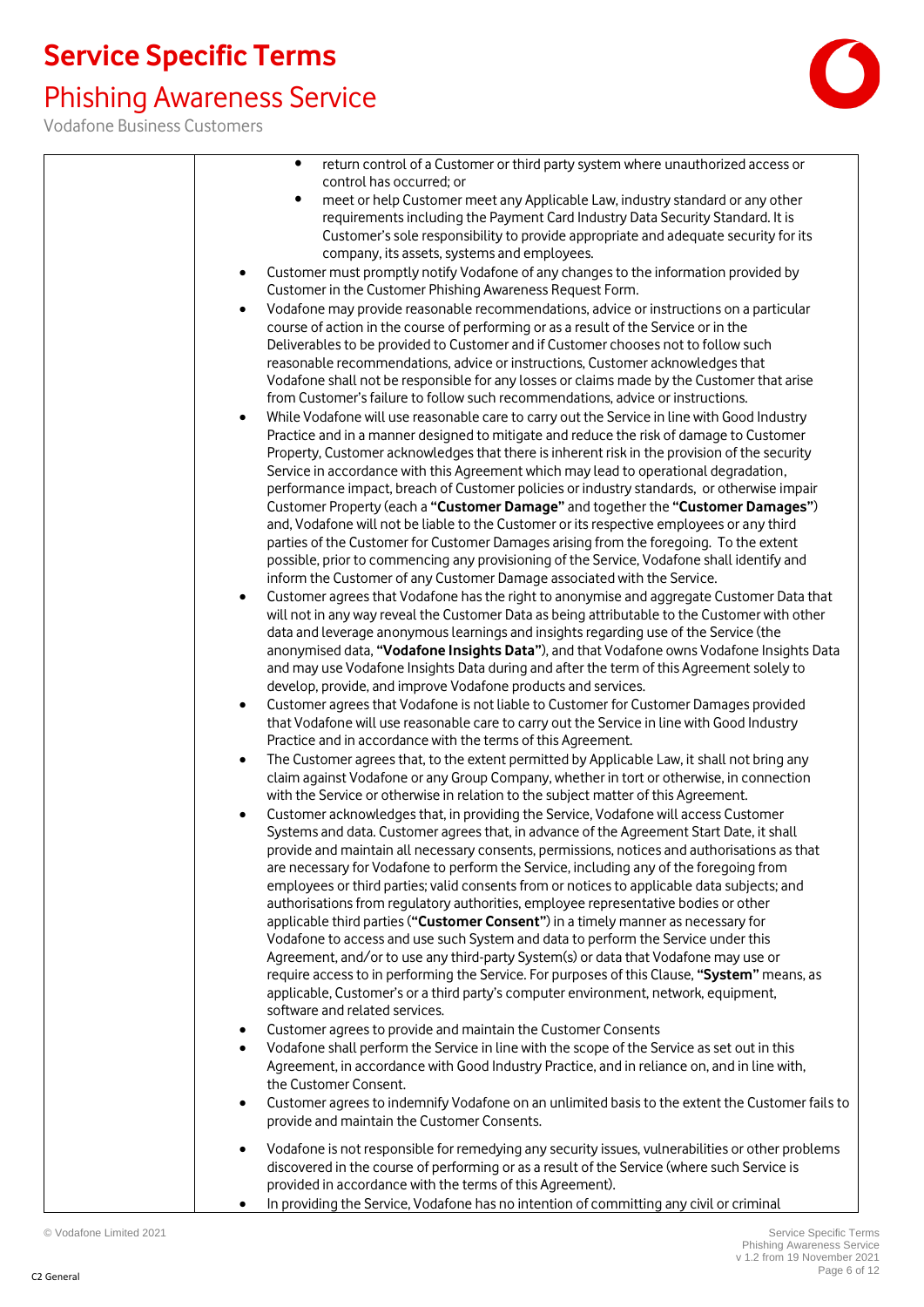### Phishing Awareness Service

Vodafone Business Customers



offences. • Customer acknowledges and agrees that, no act or omission of Vodafone arising out of or related to Vodafone's provision of the Services will be deemed to exceed the authorisation as set out in this Agreement, provided that Vodafone has provided the Services in accordance with this Agreement and in line with the relevant agreed scope of services with the Customer and/or the applicable Order. • Customer must promptly notify Vodafone of any changes to Validation Information. • Customer agrees and authorises Vodafone, to retain any indicators of compromise, malware, anomalies, or other metadata found as part of, or related to the performance of the Service (**"Metadata"**) only for the purposes of gathering and compiling security event log data to look at trends, and real or potential security threats and improving Vodafone's security services. Vodafone may analyse, copy, store, and use such Metadata provided that such Metadata is compiled or combined in an aggregated, anonymised or pseudonymised, deidentified manner that will not in any way reveal the Metadata as being attributable to the Customer. • To the extent permitted by Applicable Law, the Customer agrees that it shall not bring any claim against Accenture or any Accenture Group Company (or any other third party acting on behalf of Vodafone in providing the Service), whether in tort or otherwise, in connection with the Service or otherwise in relation to the subject matter of this Agreement. • The Customer is responsible for: (i) ensuring that the Customers' use of the Service and associated Deliverables is in accordance with the terms of this Agreement; (ii) ensuring that the scope of the Service to be provided to the Customer meets the Customer's requirements; and (iii) Customer's compliance with all Applicable Laws and regulations applicable to Customer in connection with the use of the Service and/or Deliverables. • The Customer agrees to and authorises that Vodafone may, as necessary in performance of the Service: (i) access Customer Property and physically connect, disconnect, install, update, upgrade, manage and operate equipment, tools and software on Customer Property; and (ii) to the extent required to comply with Applicable Laws, take such actions with respect to Customer Property required by law enforcement authorities or regulatory authorities.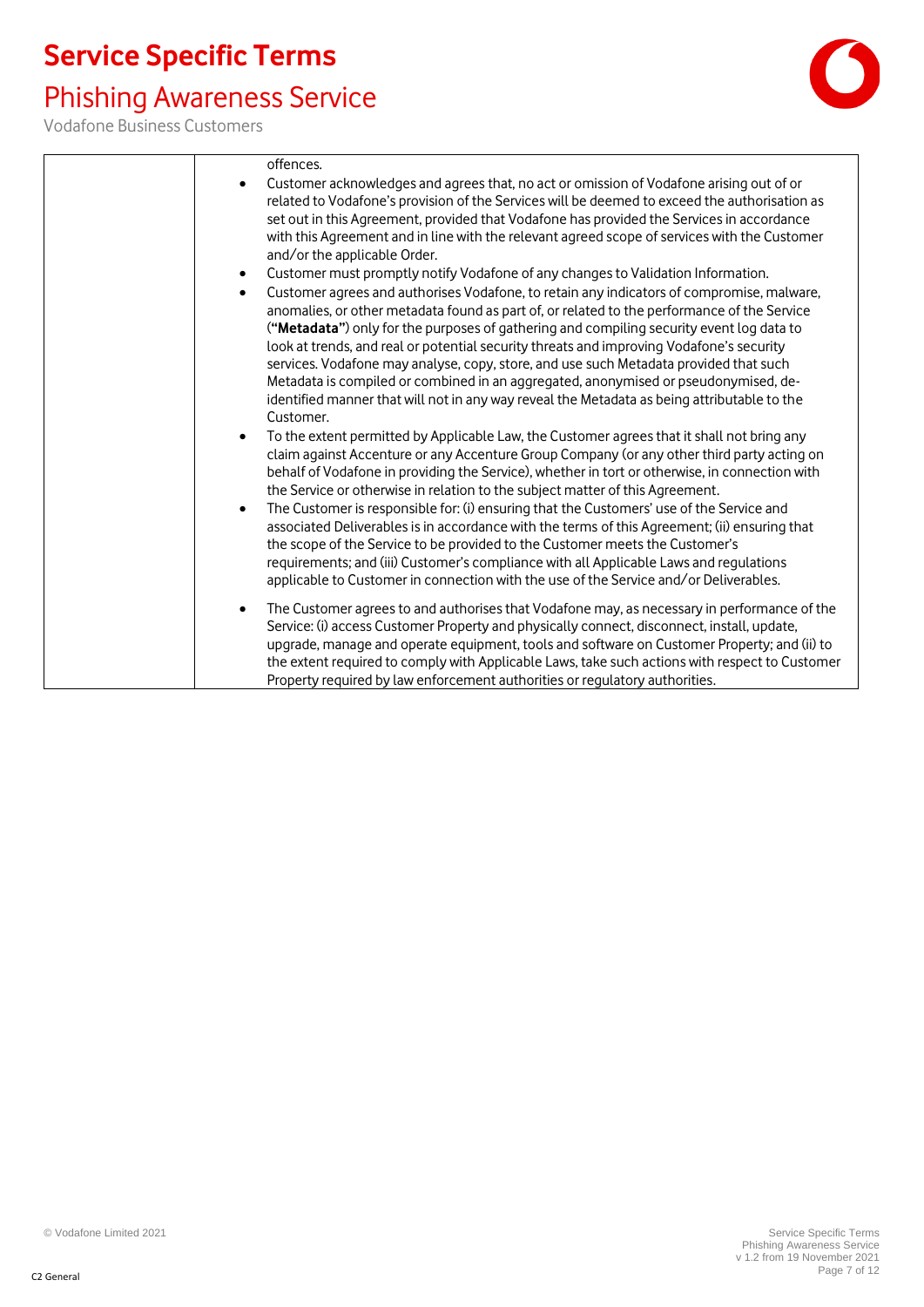### Phishing Awareness Service



| <b>Materials and</b><br><b>Software</b> | Vodafone may use certain third-party software products ("Third-Party Software") in its provision of<br>the Service. The Customer agrees and acknowledges that Customer will not be provided access to<br>these products. Any output directly from the Third-Party Software that is used by Vodafone in<br>connection with the provision of the Service to the Customer without further input from Vodafone<br>is being provided on an "as-is" basis and is excluded from any warranties set out in this Agreement.                                                                                                                                                                                                                                                                                                                                                                                                                                                                                                                                                                                                                                                                                                                                                                                                                                       |
|-----------------------------------------|----------------------------------------------------------------------------------------------------------------------------------------------------------------------------------------------------------------------------------------------------------------------------------------------------------------------------------------------------------------------------------------------------------------------------------------------------------------------------------------------------------------------------------------------------------------------------------------------------------------------------------------------------------------------------------------------------------------------------------------------------------------------------------------------------------------------------------------------------------------------------------------------------------------------------------------------------------------------------------------------------------------------------------------------------------------------------------------------------------------------------------------------------------------------------------------------------------------------------------------------------------------------------------------------------------------------------------------------------------|
|                                         | Vodafone reserves the right to: (i) change the hosting provider used to host any proprietary or Third-<br>$\bullet$<br>Party Software used for the provision of the Service; and (ii) change any Third-Party Software it uses<br>to provide the Service to Customer, provided that such changes do not materially impact the<br>Service.                                                                                                                                                                                                                                                                                                                                                                                                                                                                                                                                                                                                                                                                                                                                                                                                                                                                                                                                                                                                                 |
|                                         | With regard to any Third-Party Software provided as part of the Service, the Customer agrees not to,<br>$\bullet$<br>directly or indirectly do any of the following: (i) reverse engineer, decompile, disassemble or<br>otherwise attempt to discover the source code or underlying ideas or algorithms of the Third-Party<br>Software; (ii) modify, translate, or create derivative works based on any element of the Third-Party<br>Software or any related documentation; (iii) rent, lease, distribute, sell, resell, assign, or otherwise<br>transfer its rights to use the Third-Party Software; (iv) use the Third-Party Software for any purpose<br>other than the performance of the Service in accordance with this Agreement; (v) remove any<br>proprietary notices from Third-Party Software or related materials furnished or made available to<br>Customer; and/or (vi) permit any third party to access the Third-Party Software.                                                                                                                                                                                                                                                                                                                                                                                                         |
|                                         | Vodafone may additionally utilize custom-developed software, scripts, exploits, and other<br>technologies ("Custom Products") in its provision of the Service. Such technologies may be<br>deployed on Customer systems during the provision of the Service. Any such technologies remain<br>Vodafone intellectual property, and Vodafone retains all corresponding rights to these<br>technologies. Vodafone shall not be obligated to provide Customer with copies of, access to, or a<br>license for such technologies.                                                                                                                                                                                                                                                                                                                                                                                                                                                                                                                                                                                                                                                                                                                                                                                                                               |
| <b>Acceptance Testing</b>               | There is no acceptance testing applicable to this SOW unless specifically mentioned in the "Project and<br>Services" section.                                                                                                                                                                                                                                                                                                                                                                                                                                                                                                                                                                                                                                                                                                                                                                                                                                                                                                                                                                                                                                                                                                                                                                                                                            |
| Out of scope<br>statement               | The following are not in scope for the Service:<br>any provision of any information that could identify specific Customer employees as having failed to<br>identify any phishing activities;<br>any provision of services involving the collection of physical evidence, collection of evidence for<br>admission in court including for criminal or civil litigation purposes, provision of evidence lockers, or<br>'chain of custody' collection of evidence;<br>any provision of expert testimony or litigation assistance or support services;<br>any provision of services involving retaliatory actions, hacking back or attribution that would breach<br>Applicable Laws;<br>any implementation of suggested remediation activities unless agreed to by Vodafone and addressed<br>under separate terms and conditions;<br>any installation of software, unless agreed by Vodafone and expressly consented to and authorized<br>by Customer in writing, and which may require additional terms and conditions to be agreed;<br>any intentional interception of communications between Customer and a third-party, or between two<br>or more third-parties, which is not authorized or directed by Customer as part of the Service. For the<br>purposes of this paragraph, interception means intentionally modifying or interfering with Customer's |
|                                         | systems or the operation of such systems, or intentionally monitoring transmissions made by means<br>of Customer's system, such that some or all of the contents of the communications are made                                                                                                                                                                                                                                                                                                                                                                                                                                                                                                                                                                                                                                                                                                                                                                                                                                                                                                                                                                                                                                                                                                                                                          |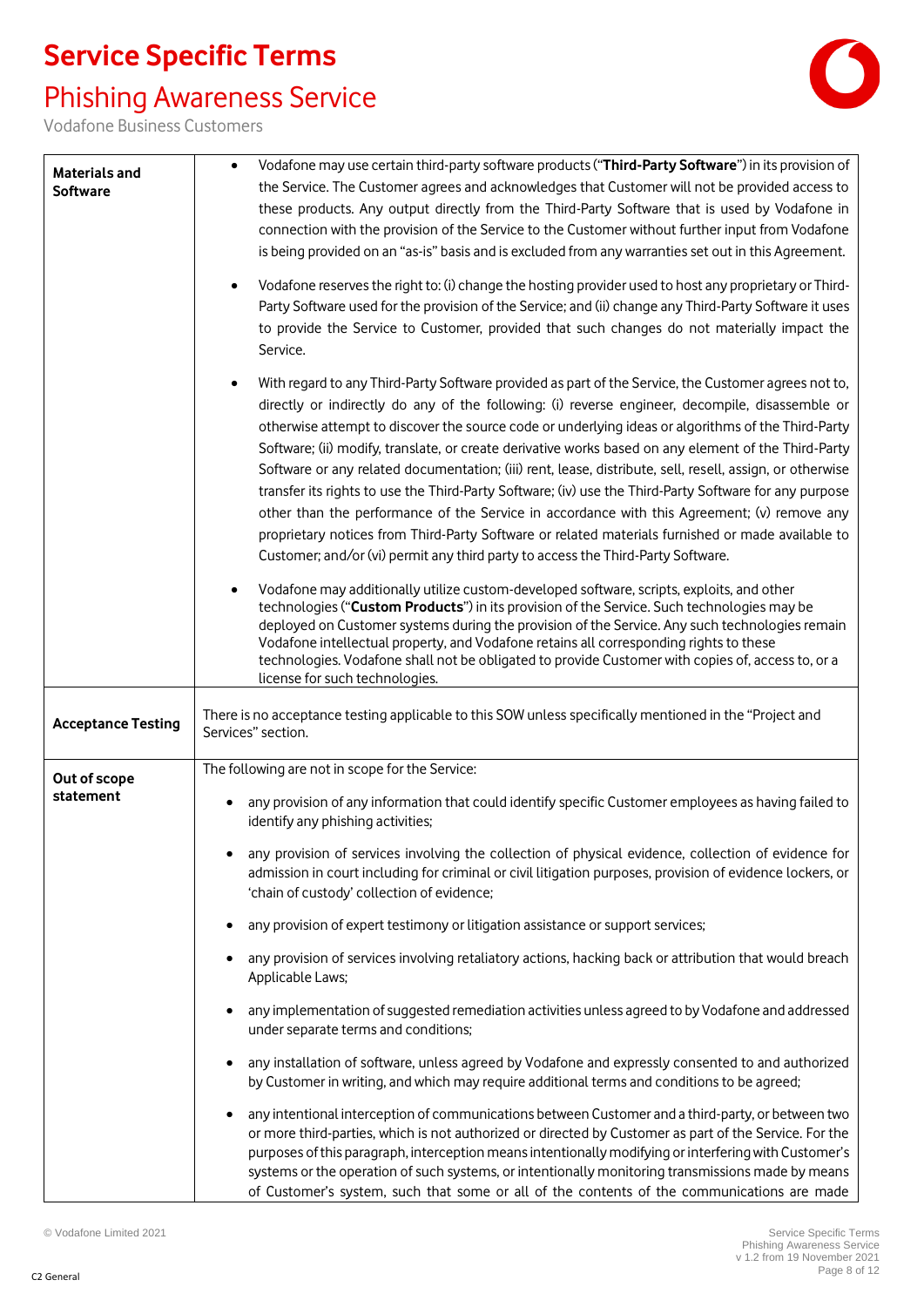## Phishing Awareness Service



|                                 | available to Vodafone while such contents are being transmitted. If unintentional interception does                                                                                                                                                                                                                                                                                                                                                                                                                                                                                                                                                                                                                                              |  |  |
|---------------------------------|--------------------------------------------------------------------------------------------------------------------------------------------------------------------------------------------------------------------------------------------------------------------------------------------------------------------------------------------------------------------------------------------------------------------------------------------------------------------------------------------------------------------------------------------------------------------------------------------------------------------------------------------------------------------------------------------------------------------------------------------------|--|--|
|                                 | occur, Vodafone shall promptly after becoming aware inform Customer;                                                                                                                                                                                                                                                                                                                                                                                                                                                                                                                                                                                                                                                                             |  |  |
|                                 | any provision of a regulated service. Vodafone is not licensed or certified in any country, state, or<br>province as a public accountant, auditor, legal advisor, or private investigator, and is not being                                                                                                                                                                                                                                                                                                                                                                                                                                                                                                                                      |  |  |
|                                 | retained to provide any accounting services, accounting guidance, audit or internal control advisory                                                                                                                                                                                                                                                                                                                                                                                                                                                                                                                                                                                                                                             |  |  |
|                                 | services, tax or legal advice or investigatory services that would require a license;                                                                                                                                                                                                                                                                                                                                                                                                                                                                                                                                                                                                                                                            |  |  |
|                                 | any targeted investigation of any individuals. For the avoidance of doubt, Vodafone may in the course<br>of providing the Service, identify the internet profile (IP address, geographic location, potential<br>aliases/usernames) of potential threat actor(s) or individual(s) involved in a perceived security threat,<br>but the Service does not include any targeted investigation into such individual(s); and any incident<br>response services/activities.                                                                                                                                                                                                                                                                              |  |  |
|                                 | The services detailed in this SOW shall be provided remotely and constitute Vodafone's complete scope of<br>work and all other services (and the provision of services onsite) are out of scope.                                                                                                                                                                                                                                                                                                                                                                                                                                                                                                                                                 |  |  |
| <b>Data Protection</b>          | Where Vodafone processes Personal Data, the relevant section of the clause headed "Data" of the<br>1.<br>Professional Services General Terms shall apply.                                                                                                                                                                                                                                                                                                                                                                                                                                                                                                                                                                                        |  |  |
|                                 | Vodafone shall only act as Data Processor in respect of any Personal Data processed on behalf of<br>2.<br>Customer:                                                                                                                                                                                                                                                                                                                                                                                                                                                                                                                                                                                                                              |  |  |
|                                 | for the performance of the following deliverables:<br>a.                                                                                                                                                                                                                                                                                                                                                                                                                                                                                                                                                                                                                                                                                         |  |  |
|                                 | Deliverable 1: Execution of the Phishing Attack;<br>1.                                                                                                                                                                                                                                                                                                                                                                                                                                                                                                                                                                                                                                                                                           |  |  |
|                                 | 2.<br>Deliverable 2: Provision of the Phishing Awareness Report;                                                                                                                                                                                                                                                                                                                                                                                                                                                                                                                                                                                                                                                                                 |  |  |
|                                 | Deliverable 3: Provision of the Explanatory Presentation; and<br>3.                                                                                                                                                                                                                                                                                                                                                                                                                                                                                                                                                                                                                                                                              |  |  |
|                                 | Deliverable 4: Provision of the Guidance Email; and<br>4.                                                                                                                                                                                                                                                                                                                                                                                                                                                                                                                                                                                                                                                                                        |  |  |
|                                 | in the Phishing Platform,<br>b.                                                                                                                                                                                                                                                                                                                                                                                                                                                                                                                                                                                                                                                                                                                  |  |  |
|                                 | (the "Processor Services").                                                                                                                                                                                                                                                                                                                                                                                                                                                                                                                                                                                                                                                                                                                      |  |  |
|                                 | Where Customer shares Personal Data with Vodafone for the Processor Services, the Customer warrants and<br>undertakes that it has complied with all necessary obligations imposed on it under Applicable Law including<br>ensuring that it has either (i) obtained all necessary consents to transfer the Personal Data to Vodafone; or<br>(ii) secured another lawful basis, in accordance with Applicable Privacy Law, to share such Personal Data with<br>Vodafone for the processing envisaged by this Agreement and has provided appropriate privacy notices to<br>the relevant data subjects (as required by Applicable Privacy Law) to enable it to share the Personal Data with<br>Vodafone for the purposes envisaged by this Agreement |  |  |
| <b>Payment Card</b><br>Industry | Vodafone does not warrant that the Service will be payment card industry ("PCI") requirements Compliant<br>or that the Services will enable Customer to be compliant with Applicable Privacy Law.                                                                                                                                                                                                                                                                                                                                                                                                                                                                                                                                                |  |  |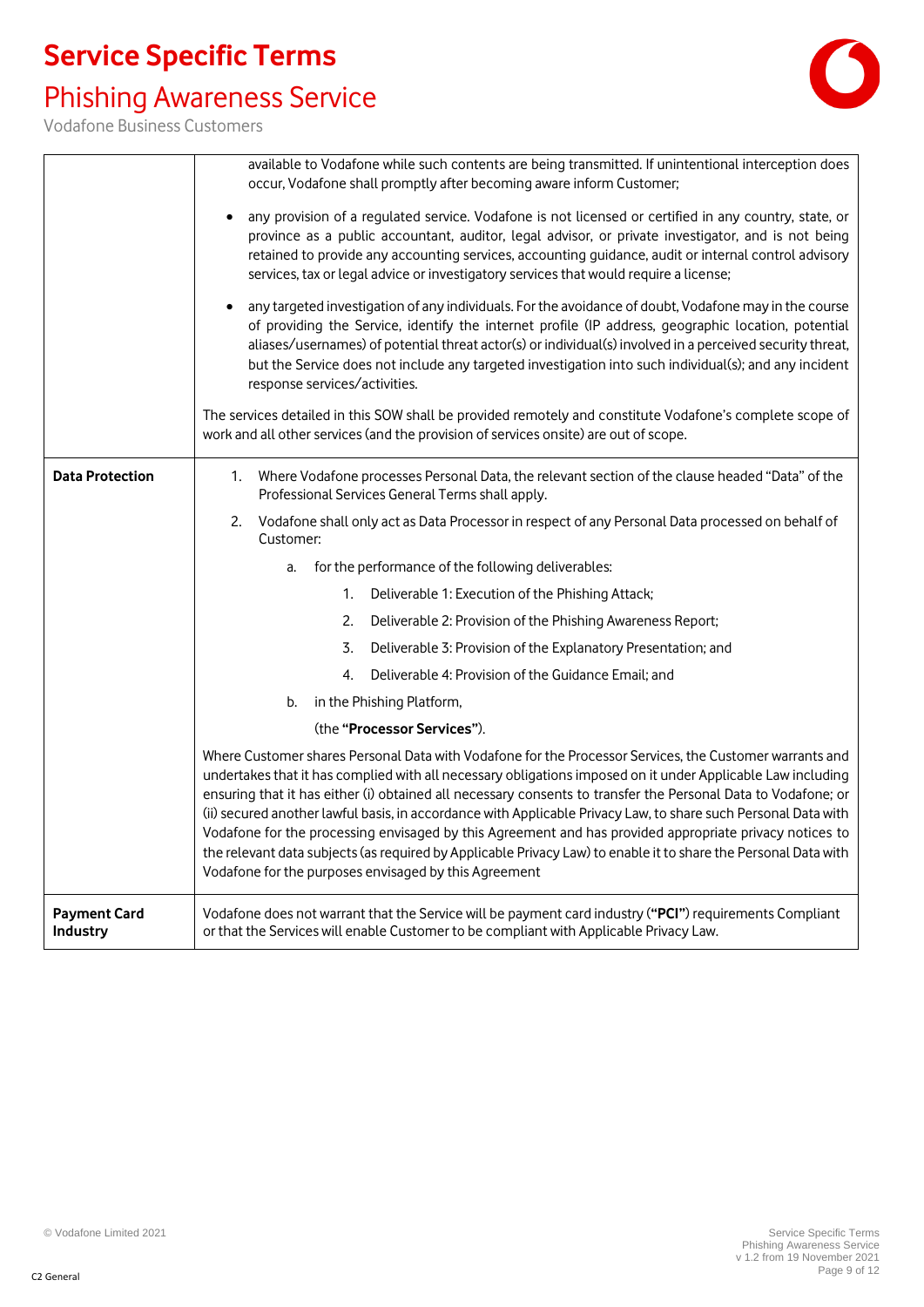## Phishing Awareness Service

Vodafone Business Customers



### **3. Standard Information**

| <b>Contractual Terms</b>       | The Professional Services General Terms govern the relationship of the Parties in respect of the Service<br>provided by Vodafone to the Customer under this SOW. |
|--------------------------------|------------------------------------------------------------------------------------------------------------------------------------------------------------------|
| <b>Minimum Term</b>            | Commencing on the Agreement Start Date and ending when the final Deliverable is provided by Vodafone to<br>Customer.                                             |
|                                | There shall be no Renewal Term.                                                                                                                                  |
| <b>Agreement Start</b><br>Date | The date of the Customer's acceptance of the terms of this Agreement.                                                                                            |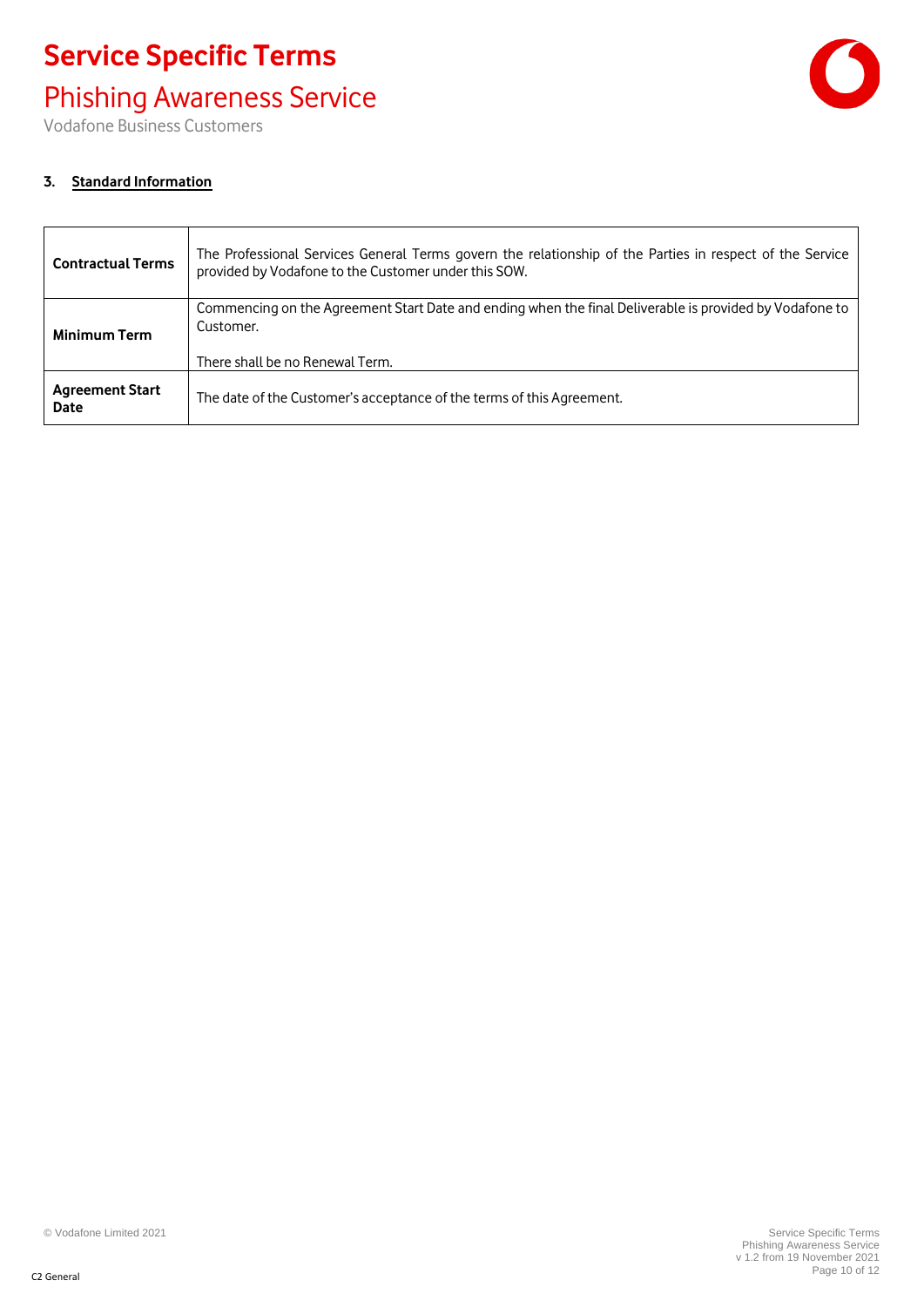## Phishing Awareness Service

Vodafone Business Customers



### **4. Charges**

| <b>Charges</b> | The Charges shall be set out in the Order and shall be exclusive of VAT at the prevailing rate. |
|----------------|-------------------------------------------------------------------------------------------------|
| <b>Invoice</b> | Charges shall be invoiced upon completion of the Service.                                       |

© Vodafone Limited 2021 Service Specific Terms